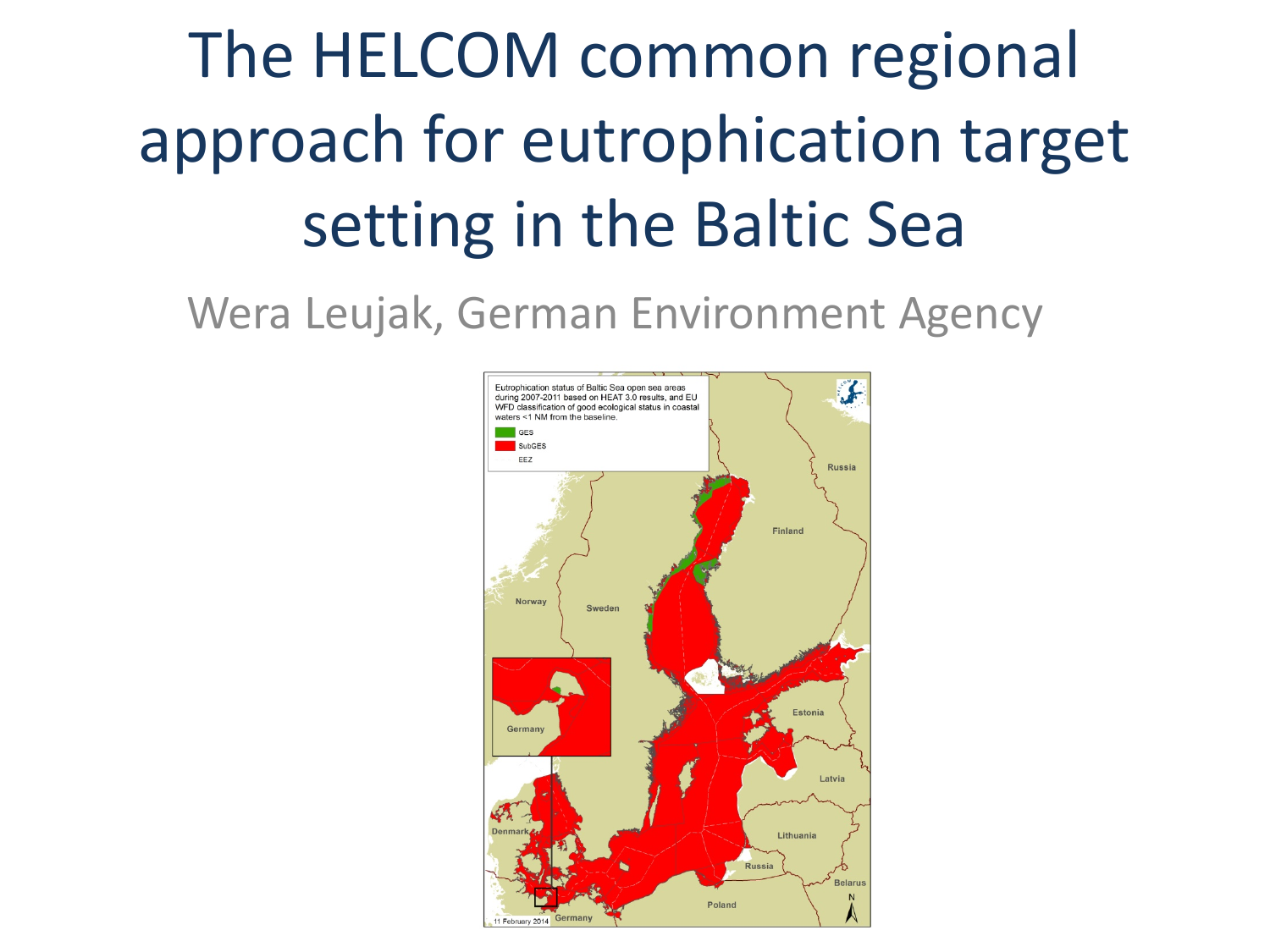# Starting point

- HELCOM has started a scientific project for the revision of eutrophication targets (= G/M boundaries) in 2010
- Work was carried out by BNI, NERI, SYKE, IOW, DHI
- BSAP nutrient reduction targets of 2007 were only based on secchi depth
- Aim was to arrive at harmonised targets for eutrophication parameters (nutrients, Chla, secchi, oxygen, benthic fauna) as a basis for a revision of the BSAP nutrient reduction targets
- Approach chosen: establishment of long-term historical data series of eutrophication parameters and supported by ensemble modelling using BALTSEM, ERGOM and MIKE- ECOLAB (modelling of different load scenarios – 1900, present, BSAP reductions)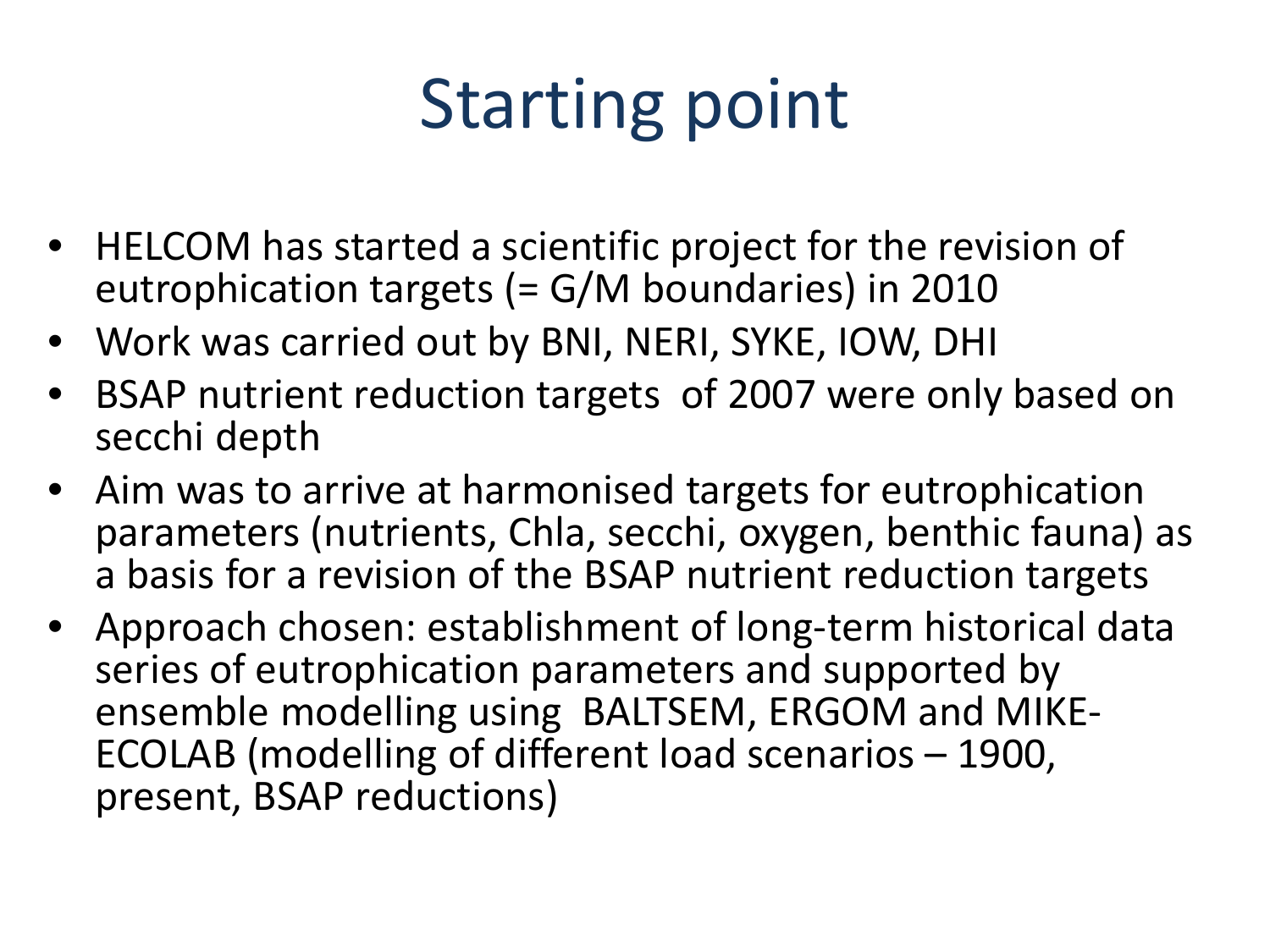# Analysing historic time-series

- Historic time series were analysed with the intention to define "change points"
- Most eutrophication parameters including nutrients showed a gradual degradation and no change points relevant for target setting were identified
- For oxygen debt a relevant "change point" was identified around 1940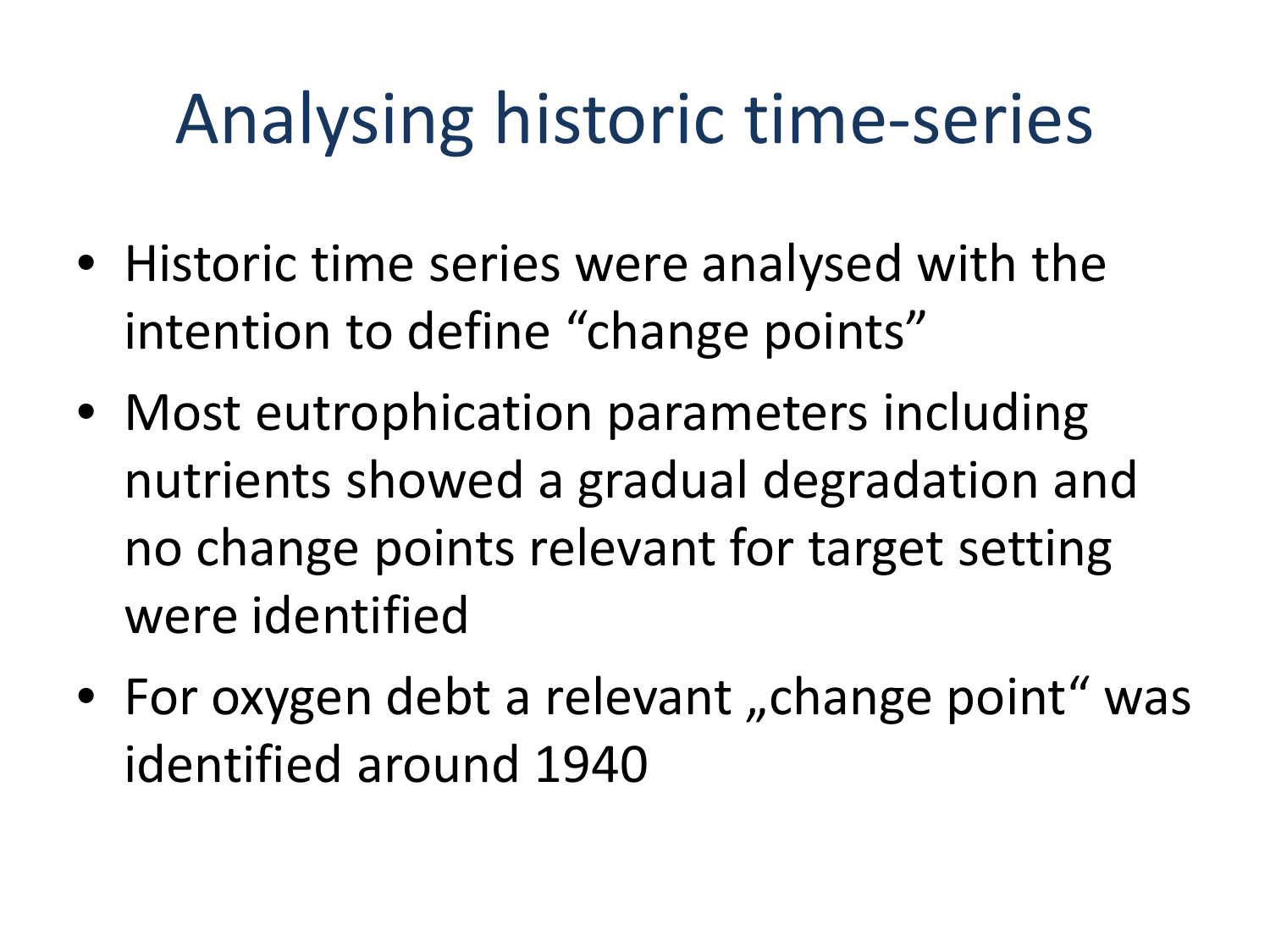#### Time series of TN concentrations for Baltic Proper



Figure 2.3 Long-term trend in annual (black) and winter (grey) surface TN concentrations in the Baltic Proper (0-20 m). Lines indicate the five-year moving average (starting from 1970); error bars represent 95% confidence limits of the means. Other basins are shown in Annex B (Fig. B.1)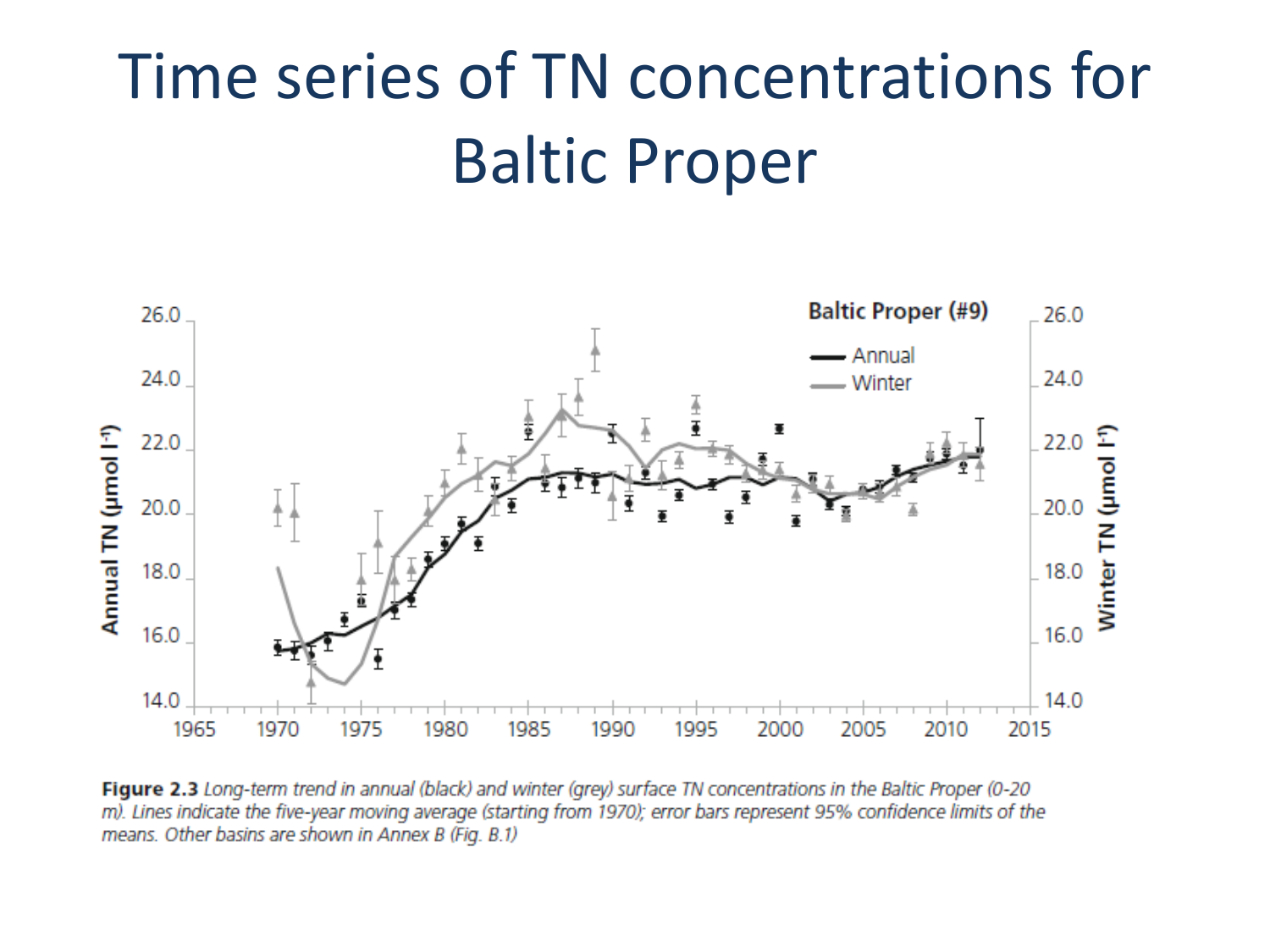#### Time series of TP concentrations for Baltic Proper



Figure 2.9 Long-term trend in annual (black) and winter (grey) surface TP concentrations in the Baltic Proper (0-20 m). Lines indicate the five-year moving average (starting from 1970) and error bars represent 95% confidence limits of the means. Other basins are shown in Annex B (Fig. B.5)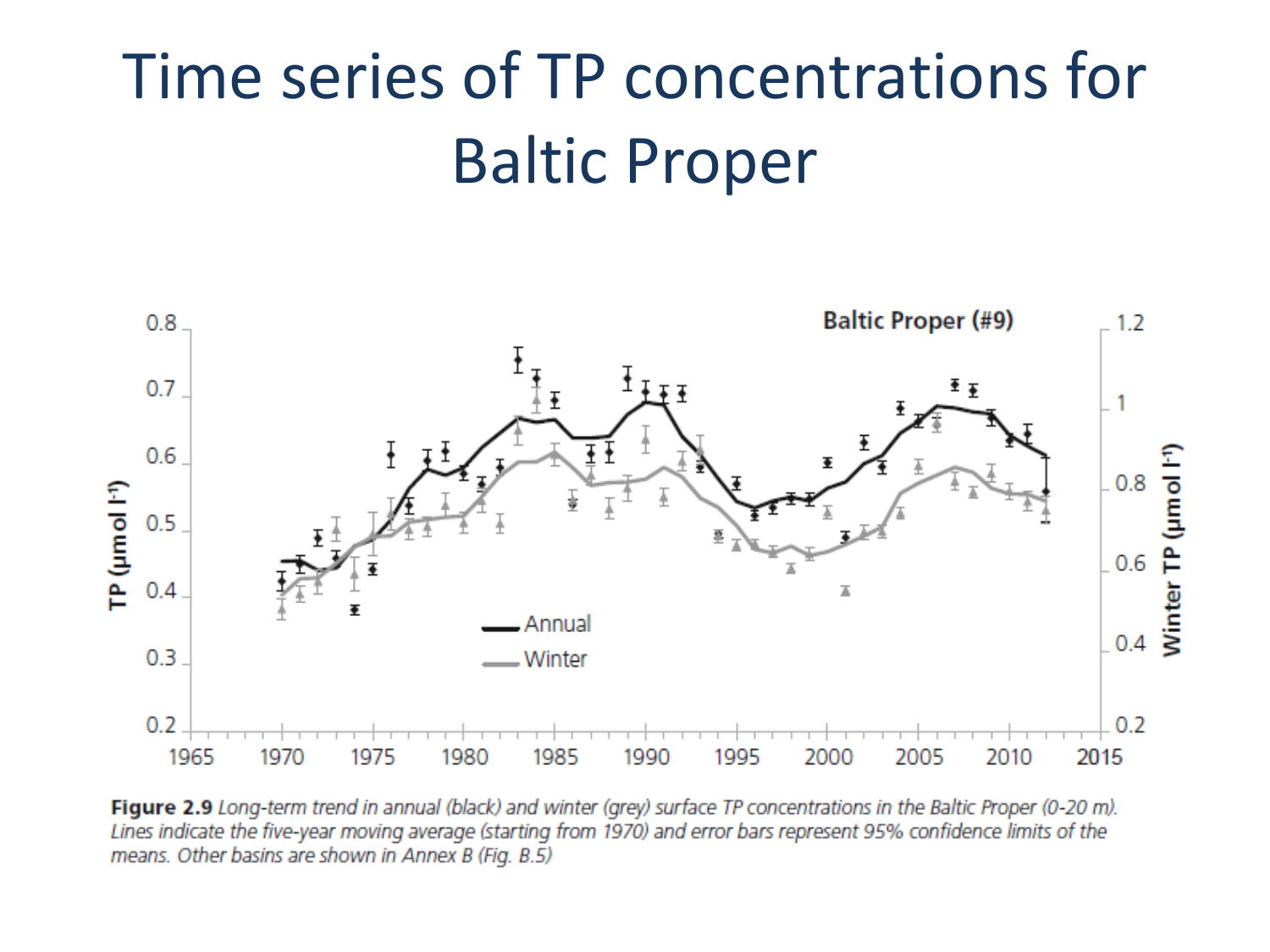### ERGOM model results for winter DIN concentrations (in µmol/l)



Loading 1997-2006

BSAP 2007 reductions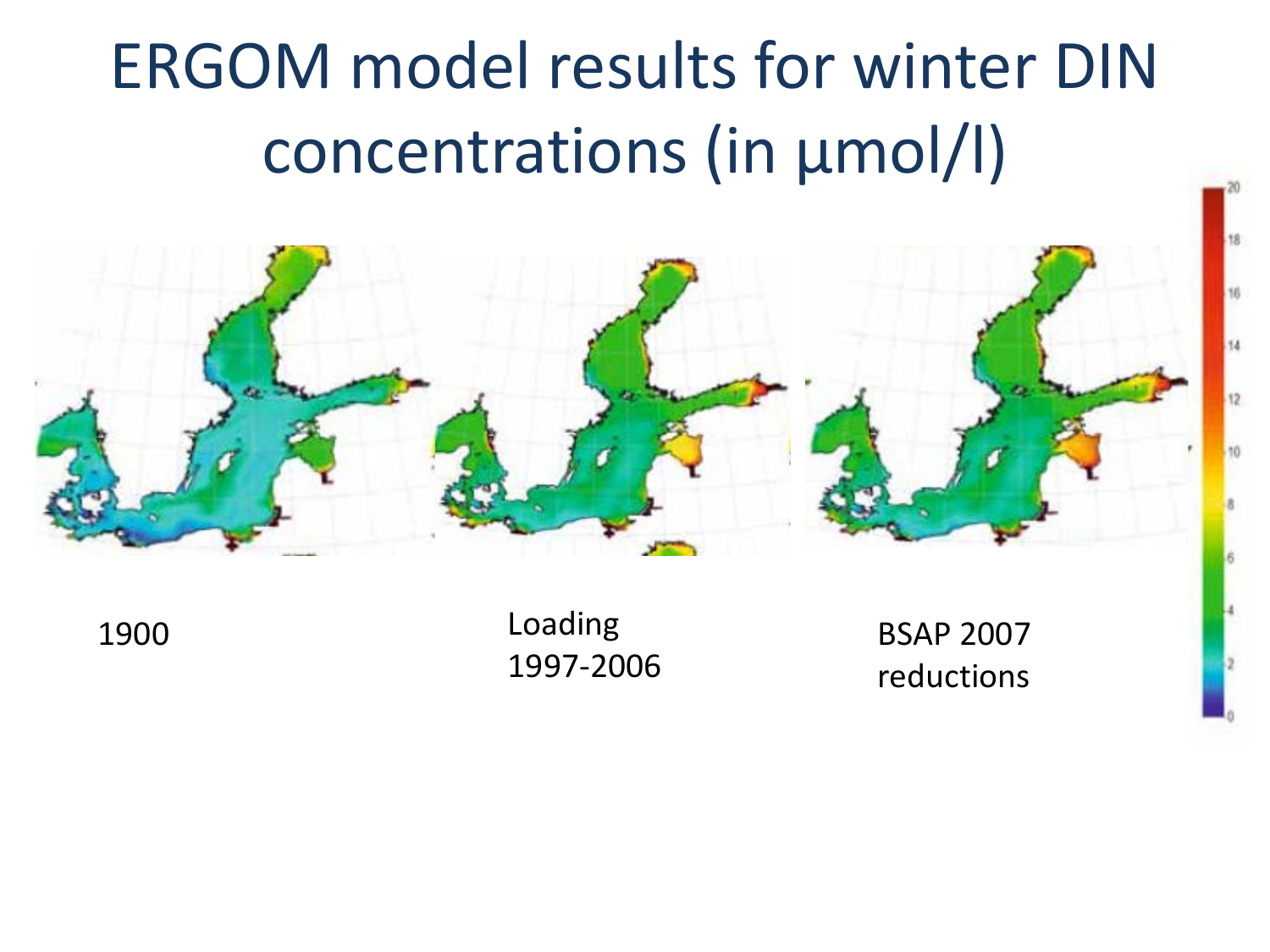### Identification of a "change point" for oxygen debt



- Oxygen debt = "missing" oxygen relative to a full saturated water column
- Break point was identified around 1940s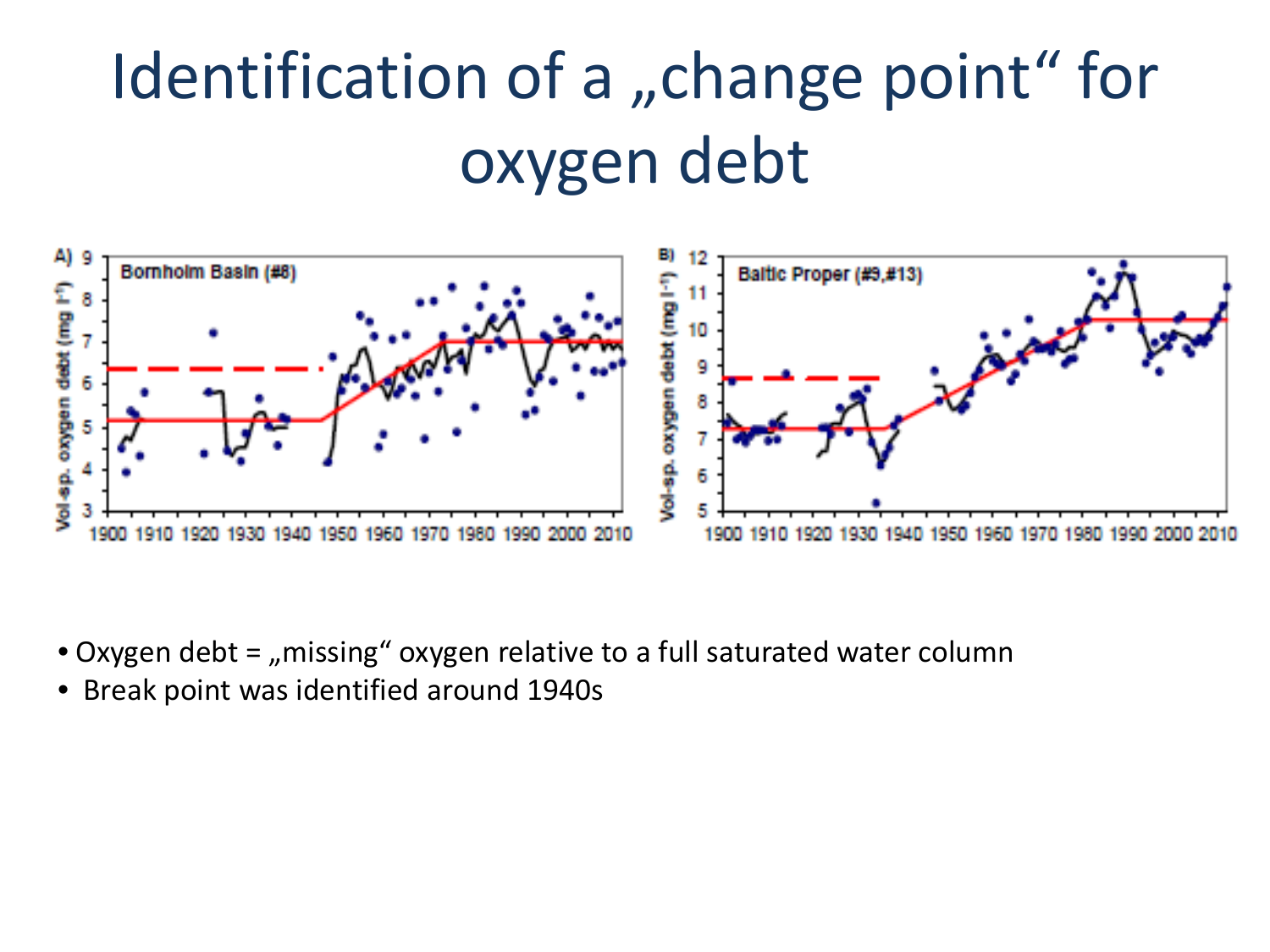# Target setting for nutrients

- Nutrient levels from the earliest period (1970- 1975) were assessed and compared with the estimates from the model simulation of the 1900 scenario
- Compared with the oxygen debt indicator (1940s) it was clear that target nutrient concentrations must lie between 1900 and 1970-1975
- Therefore concentrations from these two periods were averaged to obtain nutrient G/M boundaries
- Reference concentrations were not derived